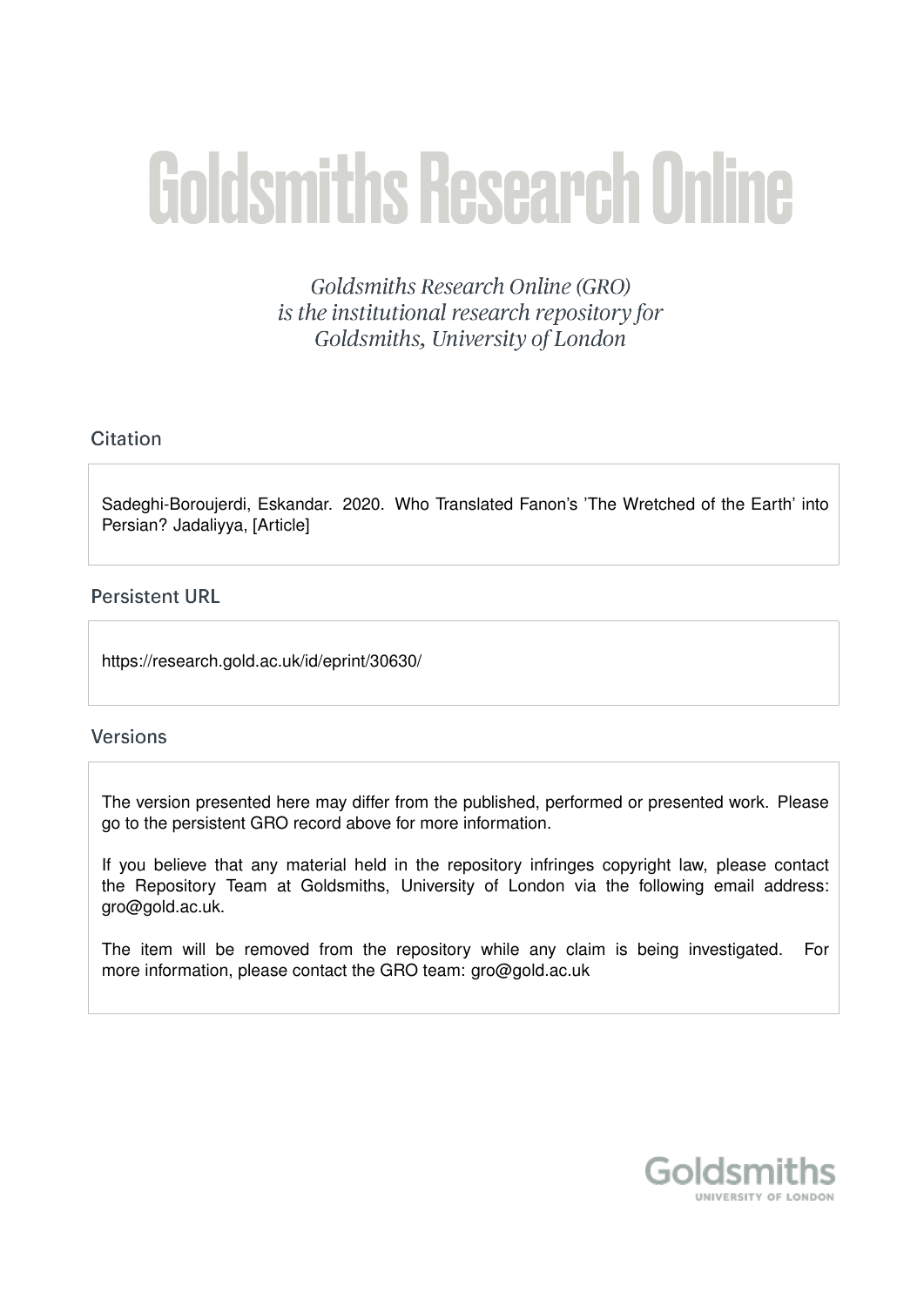#### **Who Translated Fanon's** *The Wretched of the Earth* **into Persian?**

### Eskandar Sadeghi-Boroujerdi

Frantz Fanon's *Les Damnés de la Terre* (1961), translated into English as *The Wretched of the Earth*, is an incontrovertible classic in the literature of anti-colonial insurgency. It has acted as a source of inspiration for myriad intellectuals in the Global South, but by no means exclusively such. Apart from furnishing a powerful lexicon for describing the colonial condition, the book has also been brandished as a kind of "handbook" on how best to resist, fight and overturn it. During the 1960s and 1970s, Iran was no exception in this regard. Fanon and his prominent role in the Algerian Revolution represented a lodestar for countless Iranian dissidents and revolutionaries. There has, however, been much confusion over the identity of *The Wretched of the Earth*'s first Persian translator, which has remained shrouded in uncertainty.

 It has emerged as something of an urban legend that it was Ali Shariʿati (1933-1977), who first translated Fanon's classic anti-colonial tome. But, in fact, the first translation of *The Wretched of the Earth* (*Les Damnés de la Terre*) was completed under the title of *Duzakhiyan ruye zamin* by Abolhasan Banisadr (b. 1933), who was a politically active student studying in Paris during the second half of the 1960s, with a handful of other activists in a secondary supporting role. He would ultimately emerge as the Islamic Republic of Iran's first president from January 1980 until his untimely fall from power in June 1981. The translation was originally published in two parts by the Mosaddeq Press, which was sent to Iran and subsequently printed as a single volume, though the evidence of its having been split in two continues to mark the contents page and book's pagination in some early pre-revolution editions [1].

 According to Banisadr, the first part was published in 1966-7 and the second one, which I have been able to independently verify, in January 1969 [2]. The Mosaddeq Press was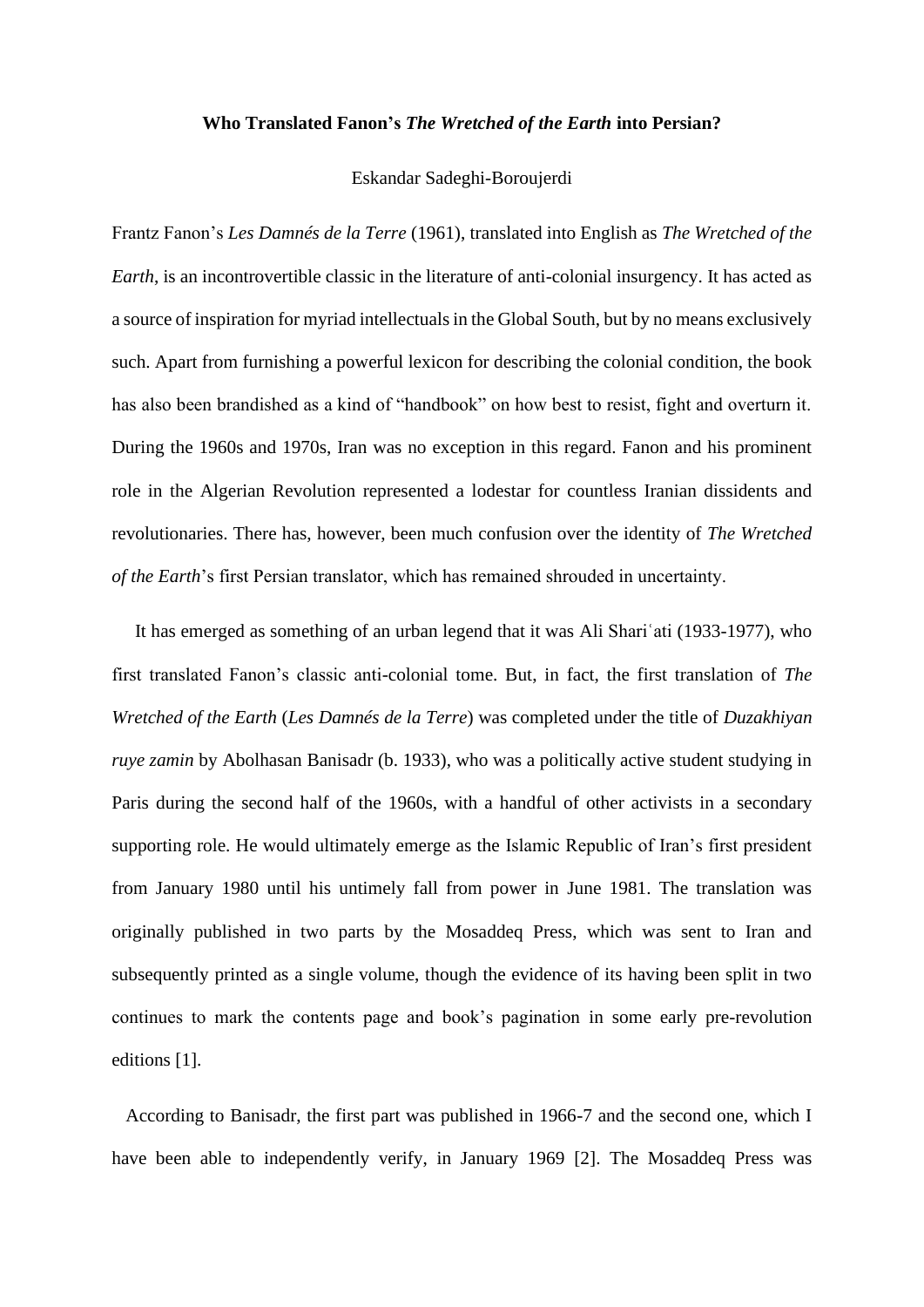established by Banisadr and Hasan Habibi (1937-2013), along with two fellow activists, Engineer Houshmand and Dr. Kargosha in Hamburg [3], with the objective of publishing the writings of the much-admired former prime minister, Mohammad Mosaddeq, who was overthrown by a CIA-MI6 orchestrated coup in 1953. It also sought to keep the national movement alive and publish literature which they believed would serve the struggle against the Shah and U.S. neo-colonialism.

 Hitherto, it has been unclear who exactly translated which parts of Fanon's *The Wretched of the Earth*. In his seminal biography of Shariʿati, Ali Rahnema, contends that it was the combined effort of Shariʿati, along with his friends, "Asgari, Harati and Alavi" [4]. The veteran political activist and publisher, Lotfollah Meisami, has claimed that Hasan Habibi translated the book, except for Sartre's preface which he attributes to Shariʿati [5]. In an article discussing the various translations of Fanon in Persian, Farzaneh Farahzad, speculates on Shariʿati's possible role as either translator or partial translator. She also mentions a 1979 edition of *The Wretched of the Earth* attributed to Abolhasan Banisadr but was unable to provide any solid evidence regarding who exactly translated the text and when [6]. She dates the earliest translation of Fanon to 1970, namely, Fanon's *Toward the African Revolution* (translated by Mohammad Amir Kardan) and dates the first translation of *The Wretched of the Earth*, to 1971. Unfortunately, the article misses Manuchehr Hezarkhani's translation of Fanon's highly influential lecture "Racism and Culture" published in 1969 [7]. Moreover, the literary journal *Negin* had previously published a partial translation of Sartre's preface to *The Wretched of the Earth* in two parts in 1966, however, the translator is left unidentified (see **Fig. 1**) [8]. Farahzad provides a number of possibilities, all of which mention Shariʿati as a central figure, including one that Banisadr lent his name to Shariʿati's translation to facilitate its distribution [9]. This hypothesis does not seem especially persuasive given that Banisadr had himself been a prominent opposition activist in the Student Organization of the National Front and continued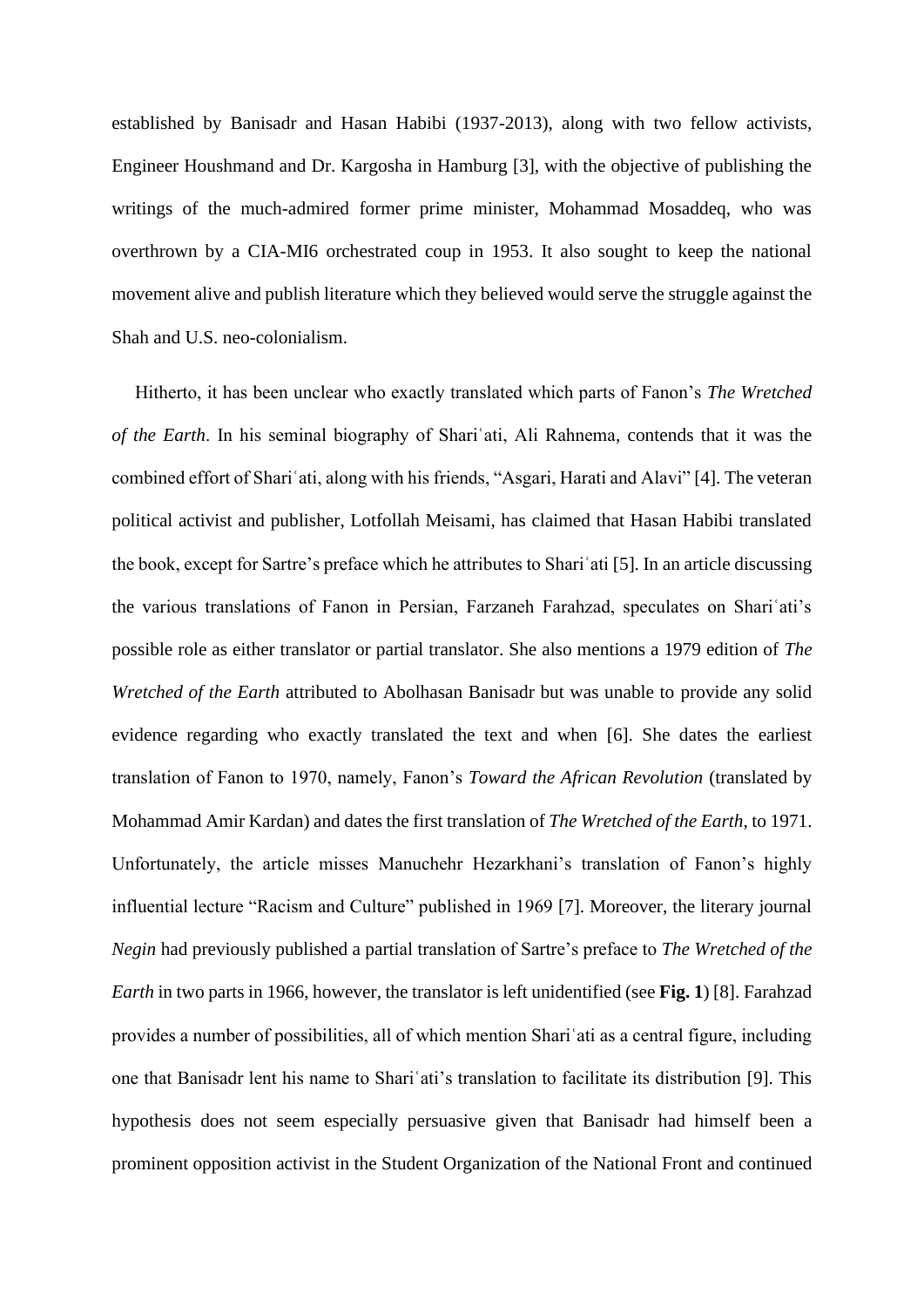to pursue these activities with alacrity after he left Iran for Paris. The earliest date posited by Farahzad for the translation of *The Wretched of the Earth* is mistaken and I have been able to verify that the second part was published in January 1969 (see **Fig. 5**). Furthermore, this European edition of *Duzakhiyan ruye zamin* was cited by arguably the leading Iranian intellectual of the sixties, Jalal Al-e Ahmad, who died in the autumn of 1969 [10]. This would indicate that the first and second parts of the European edition were in circulation among Iranian intellectuals inside Iran itself before 1971, the date postulated by Farahzad. In his lecture, "Some of the Pioneers of the Return to Self in the Third World", delivered in 1969 [1348] Shariʿati does not translate *The Wretched of the Earth* as *Duzakhiyan ruye zamin*, but rather as *Maghzubin-e zamin*. Recall that the second part of *Duzakhian ruye zamin* had already been published in Europe in January 1969. *Duzakh* means "hell" and *ahl-e duzakh* can be translated as "damned", while *maghzub* implies incurring someone's wrath or anger. The difference in translation might be because Banisadr's translation, whose accuracy has itself been criticized, still might not have reached Mashhad by the time of Shariʿati's speech, and that Shariʿati had his own ideas about the best way it should be translated.

 Banisadr has stated in two interviews with the author that he was in fact the first to translate *The Wretched of the Earth* and that it was initially published in Germany, not Iran [11]. He had previously not heard of Fanon and purchased the book on Shariʿati's recommendation in late 1963/early 1964, when the latter was still residing in Paris [12]. In a partial confirmation of Rahnema, Banisadr attested to the fact that it had originally been agreed that the translation would be divided up between a handful of individuals, but that they never completed more than a couple of pages [13]. Due to the lack of progress, Banisadr decided to take on the translation himself, translating Fanon's book including Sartre's preface under the title of *Duzakhiyan ruye zamin*. As I mentioned above, the book was first published in Europe by the Mosaddeq Press in two installments, which I will refer to as "Part One" and "Part Two" [14]. Part One of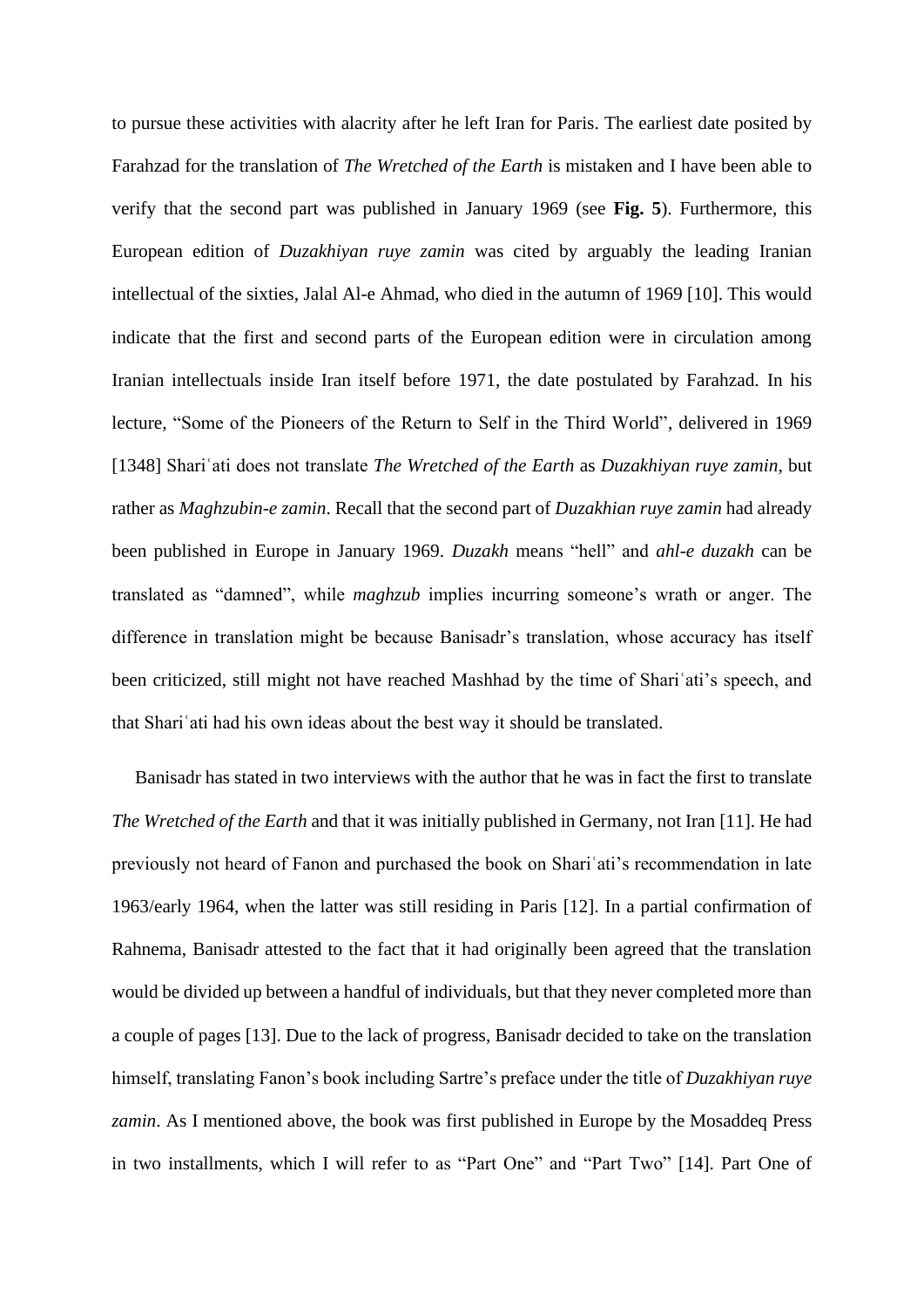*Duzakhiyan ruye zamin* was actually the very first volume published by the Mosaddeq Press, and included the chapters "De la violence", "De la violence dans le context international" and "Grandeur et faiblesse de la spontanéité". Banisadr translated it, while it was typed and printed in Hamburg by Dr. Kargosha [15]. This was followed by a volume collecting together Mosaddeq's speeches. Part Two of *Duzakhiyan ruye zamin* appeared as the third volume published by the Mosaddeq Press and encompassed the remainder of the book, and included the chapters "Mésaventures de la conscience nationale", "Sur la culture nationale", "Fondements réciproques de la culture nationale et des luttes de liberation", "Guerre coloniale et troubles mentaux" and "Conclusion", as well as a foreword by the translator. There was no acknowledgement of the person of the translator in this first edition published by Mosaddeq Press for understandable organizational and political reasons, such as placing the cause above the individual's desire for recognition and credit, and the importance of anonymity due to fear of recriminations from the Pahlavi security apparatus. Rather than detract from Shariʿati or his achievements, this history throws into sharp relief, a larger political conjuncture and ethos of which he was a part and in which he participated and made his own distinct contributions. It was an ethos which was profoundly aware and conscious of its connections to manifold other anti-colonial struggles, and often shaped by stories of migration, transit, and exile in European cities, among fellow students and activists hailing from the Global South, and precariously residing in Paris, London, and Berlin, among others. Shariʿati neither came from nowhere, nor was he alone. He was a participant and shaped in turn by a protean and emergent revolutionary culture.

 The same occurred in the case of Hassan Habibi, a fellow Paris-based student activist and co-founder of the Mosaddeq Press, and a future vice-president in the post-revolutionary order. Habibi's translation of Amar Ouzegane *Le meilleur combat* (The Better Struggle), originally published in 1962, was also published by Mosaddeq Press and only attributed to him many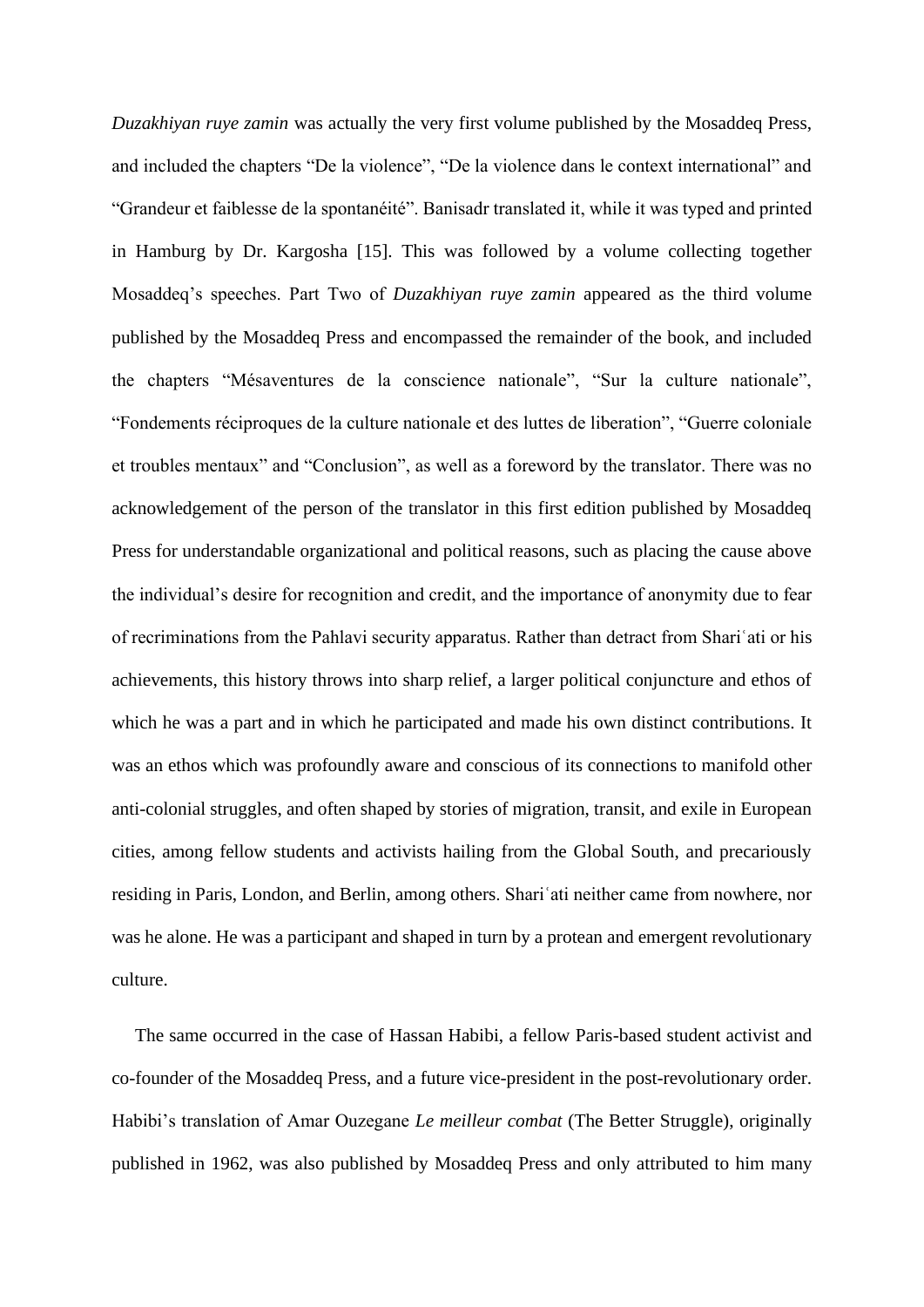years later (see **Fig. 2**) [16]. In the aforementioned lecture, "Some of the Pioneers of the Return to Self in the Third World", Shariʿati briefly mentions Ouzegane as one of the "pioneers of the return to self". Ouzegane was a former secretary of the Algerian branch of the French Communist Party who renounced communism to make the case for the compatibility of Islam and socialism. Habibi, unlike Banisadr after 1981, continued to hold numerous posts within the post-revolutionary state and so there was no obstacle in terms of official censorship or disincentive to formally claim or impute the Ouzegane translation to him.

 Some editions have attributed the entire translation or parts of *Duzakhiyan ruye zamin* to Shariʿati, a role Banisadr completely denies as far as the first edition of the book published in Europe is concerned [17]. For example, one underground edition, these editions were known as *jeld sefid* on account of their white covers and lack of precise publishing information, produced inside Iran during the early 1970s, attributes the entire translation to Shariʿati, while another edition published in Tehran by Nilufar Press in the summer of 1982 only attributes the translation of Sartre's preface to him (see **Fig. 3**) [18]. Given that Shariʿati returned to Iran in June 1964 [19], which precedes the publication of Part One of the European edition by around two years and Part Two by almost five years, we can deduce that he was not in France when either one first appeared. On some early pre-revolutionary underground editions of *Duzakhiyan ruye zamin* published in Iran, Shari'ati's name as translator was scrawled on the cover page by hand and then copied and reproduced. The text "translator: Ali Shariʿati", appearing on the cover page (see **Fig. 4**), is not typography, but handwritten and does not match the remainder of the text on the cover page e.g. title, author etc. Despite appearing in a single volume, it is clear from the contents page and pagination of these early pre-revolution underground editions published inside Iran that the book was originally translated and published in two parts, thereby confirming Banisadr's account, as well as my own independent verification of Part Two first published in Europe at the beginning of 1969. Following the victory of the revolution, at least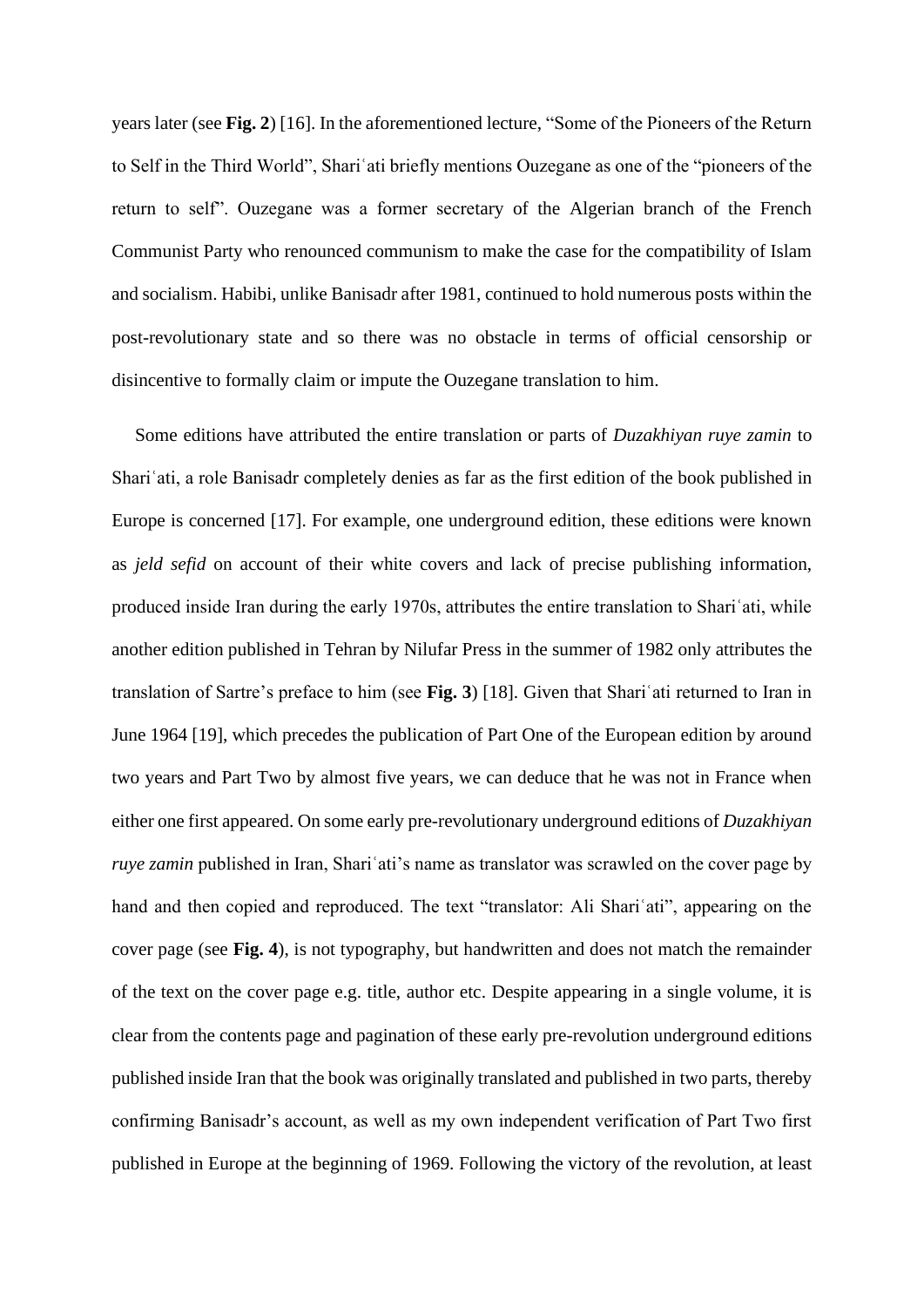one edition published by Amir Kabir in 1979 names Banisadr as the sole translator and acknowledges the original edition published by Mosaddeq Press as well (see **Fig. 6**) [20]. We see the translation clearly attributed to Banisadr on the front cover. However, upon closer examination of this 1979 edition, the translation of one chapter, namely, the chapter entitled "On National Culture", is attributed to Mehdi ʿAsgari (who we might recall Ali Rahnema also mentions). Banisadr has clarified to the author that a draft of this chapter was partially translated by ʿAsgari, but that he reworked it, and in recognition of ʿAsgari's efforts, he was acknowledged as translator at the beginning of this single chapter. It is the only chapter in the Amir Kabir edition which acknowledges another author apart from Banisadr, who as can be seen in **Fig. 6**, is featured as the sole translator on the book's front cover. Finally, in this edition the typesetting of Sartre's preface does not match the remainder of the text. Banisadr has insisted to the author that he translated it, while it has often been claimed that Shariʿati was its translator. There could be several explanations for the discrepancy, but concrete evidence is hard to come by. For obvious reasons, editions of *Duzakhiyan ruye zamin* published after June 1981, such as that published by Nilufar Press, intentionally effaced Banisadr's role, who by this time had been ousted from the presidency and turned into a *persona non grata* by his ideological adversaries in a highly tense and repressive political atmosphere [21]. Shariʿati, by contrast, had died in June 1977, and never lived to see the establishment of the postrevolutionary state. Despite important features of his thought which continued to provoke the hostility of leading figures within the revolutionary clergy and official suspicion of his devotees, Shariʿati's immense popularity also undeniably led to sustained efforts by the revolutionary order to coopt and domesticate his legacy and some of the more disruptive implications of his ideas. Quite unlike Banisadr who became a *persona non grata*, "Shariʿati" in the wake of his premature death was almost immediately exalted as a "martyr" (*shahid*), a martyr who ultimately couldn't speak back, but on whose behalf many have sought to speak.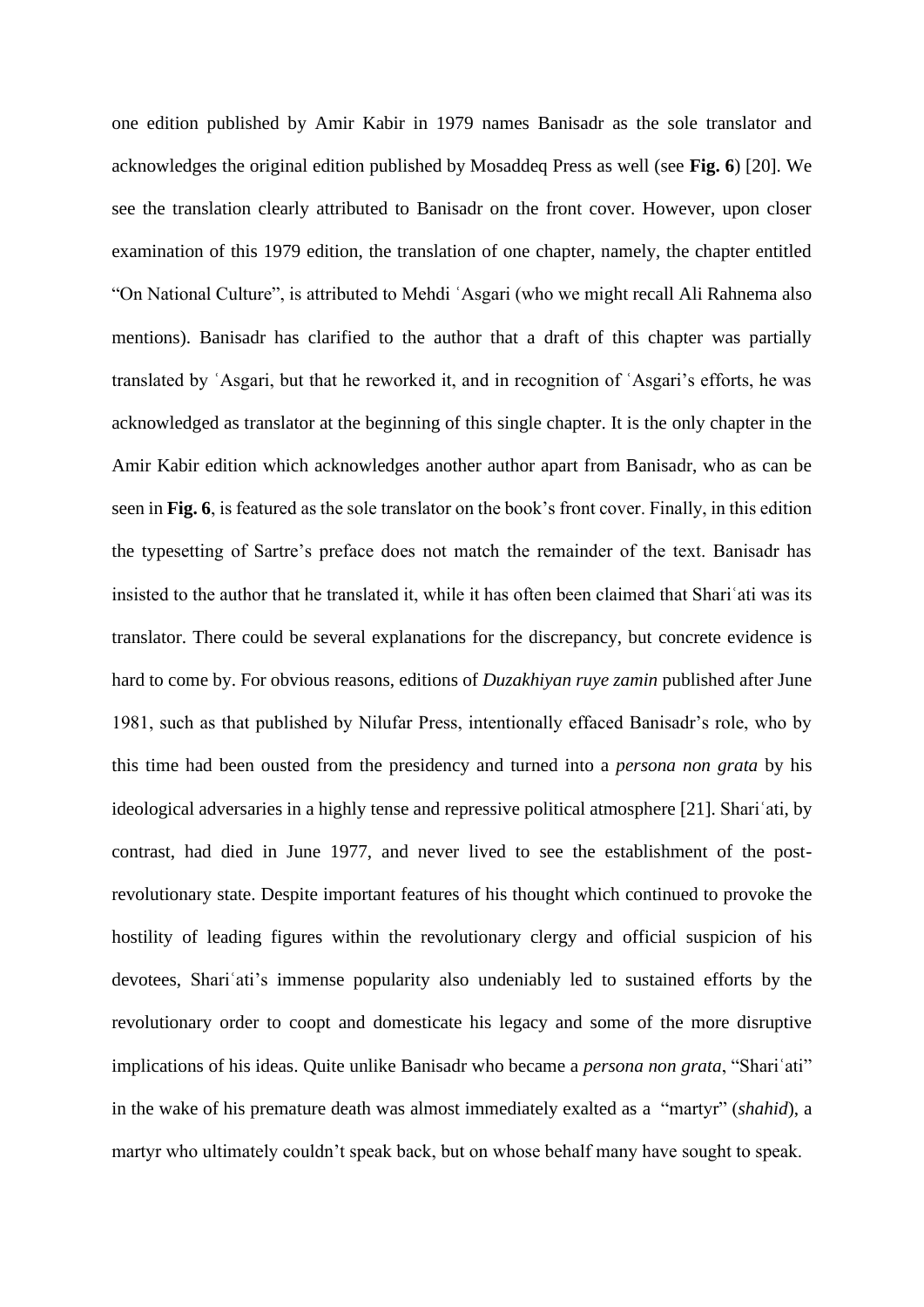A SAVAK report dated 15 August 1970 [24 Mordad 1349] claims Shariʿati was in the process of translating *The Wretched of the Earth*, approximately eight months after Part Two had been translated by Banisadr and published by the Mosaddeq Press in Europe. The agent could possibly have mistaken the body of Fanon's text for Sartre's introduction. There is no way to corroborate whether the SAVAK report is accurate, based on mere hearsay or Shariʿati's own public bravado. It appears unlikely that he translated Fanon's text with the same title since the Banisadr translation lines up with subsequent editions published inside Iran and as mentioned above, he translates the title in one contemporary lecture as *Maghzubin-e zamin*. Of course, Shariʿati could have decided to translate it with the same title, even after the translation had been completed by colleagues in Paris almost a year earlier and disseminated inside Iran, but again, it seems like this would have been both a superfluous and improbable exercise [22].

 The original edition of *Duzakhiyan ruye zamin* published in Hamburg, features a short essay entitled "On Fanon and His Thought" (*Dar bareh-ye Fanon va andishehha-ye ou*), which served as a foreword to the translation and was included in later editions published inside Iran. Contrary to the claims of several scholars, the foreword was authored by Banisadr [23], and he vividly recalls researching Fanon's biography and the circumstances around his funeral ceremony described therein. The foreword as it appears in Part Two of the Mosaddeq Press edition and complete *jeld sefid* edition published in Iran are identical in terms of content and having been typed, except for the obvious erasure of 'Part Two' (*jozʿ dovvom*) in the latter. It has, however, been frequently attributed to Shari'ati, most likely because he is still widely believed to have played the central role in the book's translation [24]. Shariati's name does not appear in the foreword in the original European edition or in the foreword of at least one early *jeld sefid* edition that I have reviewed, and which was subsequently printed as a single volume inside Iran (despite having been credited as translator in this version) [25]. In these two editions, the foreword mentions Mosaddeq Press explicitly, in which Shariʿati did not play a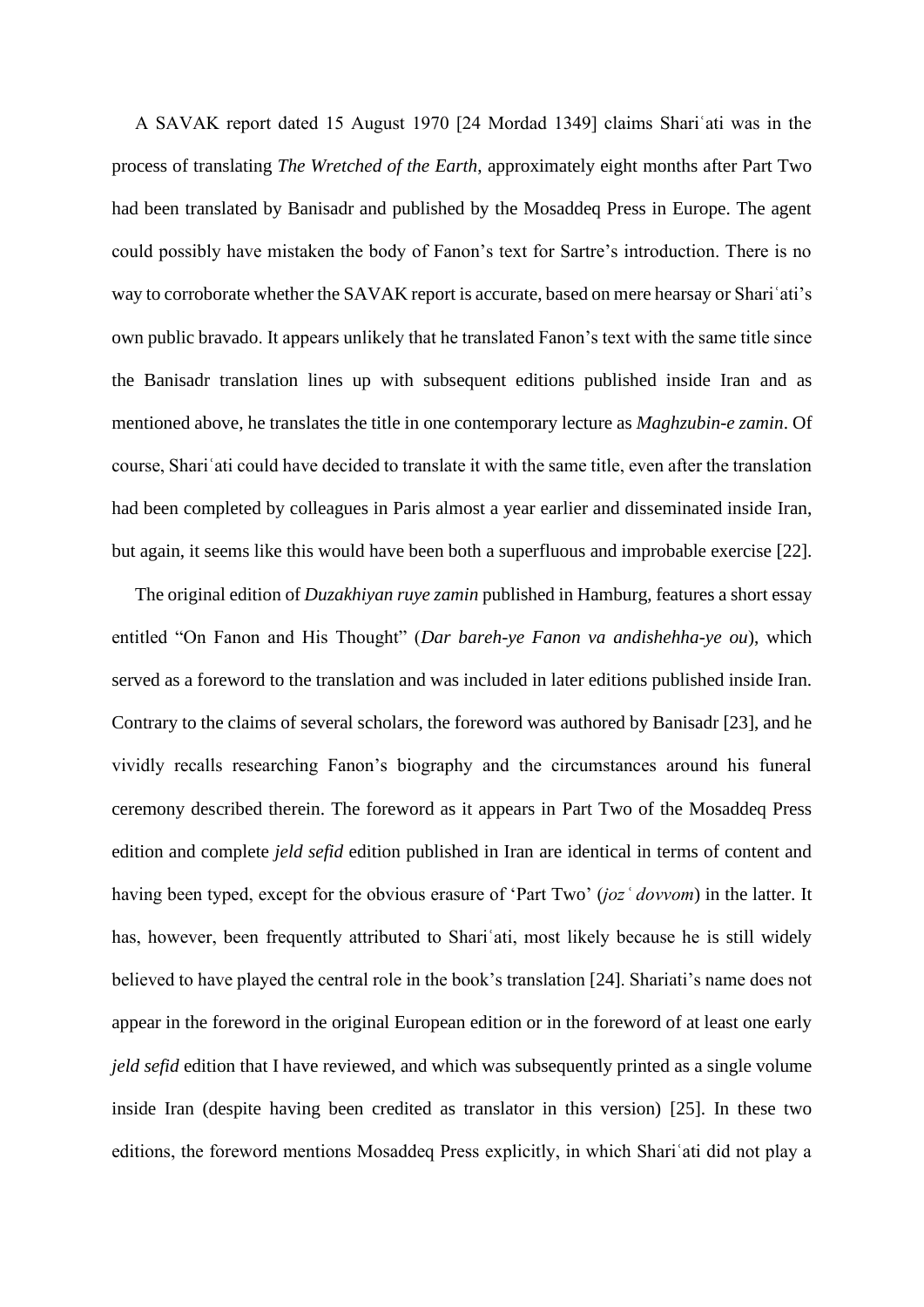role [26]. As mentioned above, Shariʿati had also already returned to Iran before the press's first publication, and so it is unlikely that Banisadr, who unequivocally claims to have written the essay as its translator, would solicit a foreword from another author, who was not even in the same country at the time. The Nilufar Press edition retains the foreword but does not directly attribute it to either Shariʿati or Banisadr. While this edition has been typeset, the content of the foreword of the Nilufar Press edition is virtually identical, except for the removal by the publisher of any mention of the Mosaddeq Press. This stands in distinct contrast to the original edition published in Europe, the pre-revolution *jeld sefid* translation attributed to Shariʿati, and the 1979 Amir Kabir edition whose translation was attributed to Banisadr, all of which explicitly mention the Mosaddeq Press [27].

 These clarifications of the historical record, notwithstanding, there is little doubt regarding the importance Shariʿati ascribed to Fanon, and as I have already mentioned, according to Banisadr, it was none other than Shariʿati who first recommended *The Wretched of the Earth* to him for translation. Both men were unabashedly committed to popularizing and disseminating Fanon's thought and its relevance for the contemporary struggles of Iran and Iranians. This is an objective Shariʿati actively pursues throughout his oeuvre. Summarizing and reprising Fanon's insights, as well as interpolating his own interpretations, remarks and political prescriptions, were crucial elements of his engagement and deployment of the texts and prose of anti-colonial insurgency.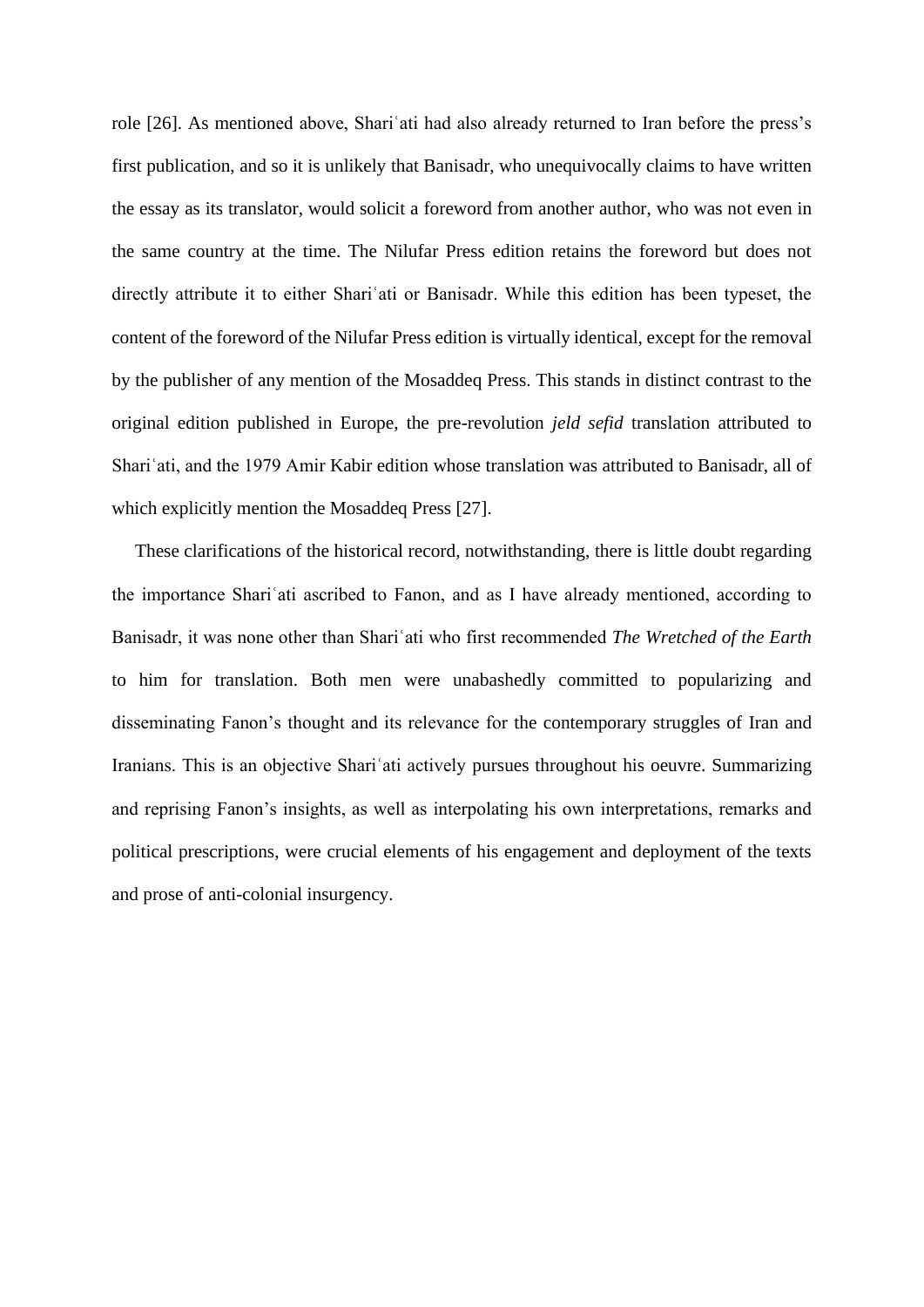

**Fig. 1**: Partial translation of Sartre's preface to *The Wretched of the Earth* published in *Negin*,

October 1966 (courtesy of the author).



**Fig 2**. Amar Ouzegan's *Le meilleur combat* translated by Hasan Habibi (courtesy of the

author).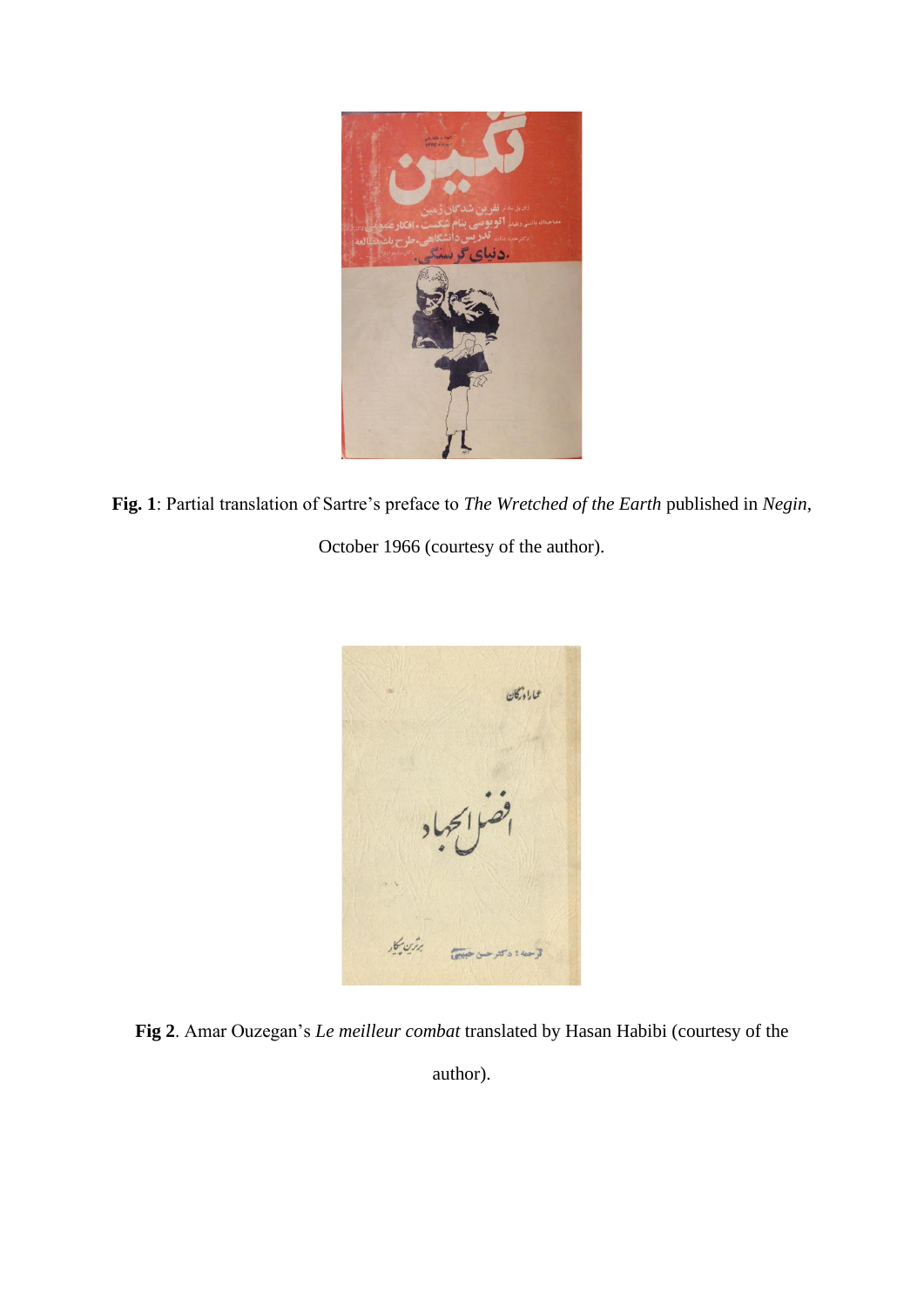

**Fig. 3:** Nilufar Press edition of *The Wretched of the Earth* published in 1982. Ali Shariʿati is cited as the translator of the introduction. There is no acknowledgement of Banisadr or the Mosaddeq Press (courtesy of the author).



**Fig. 4 (Left):** Underground *jeld sefid* edition of Frantz Fanon's *The Wretched of the Earth* published in Iran. Translation attributed to Ali Shariʿati.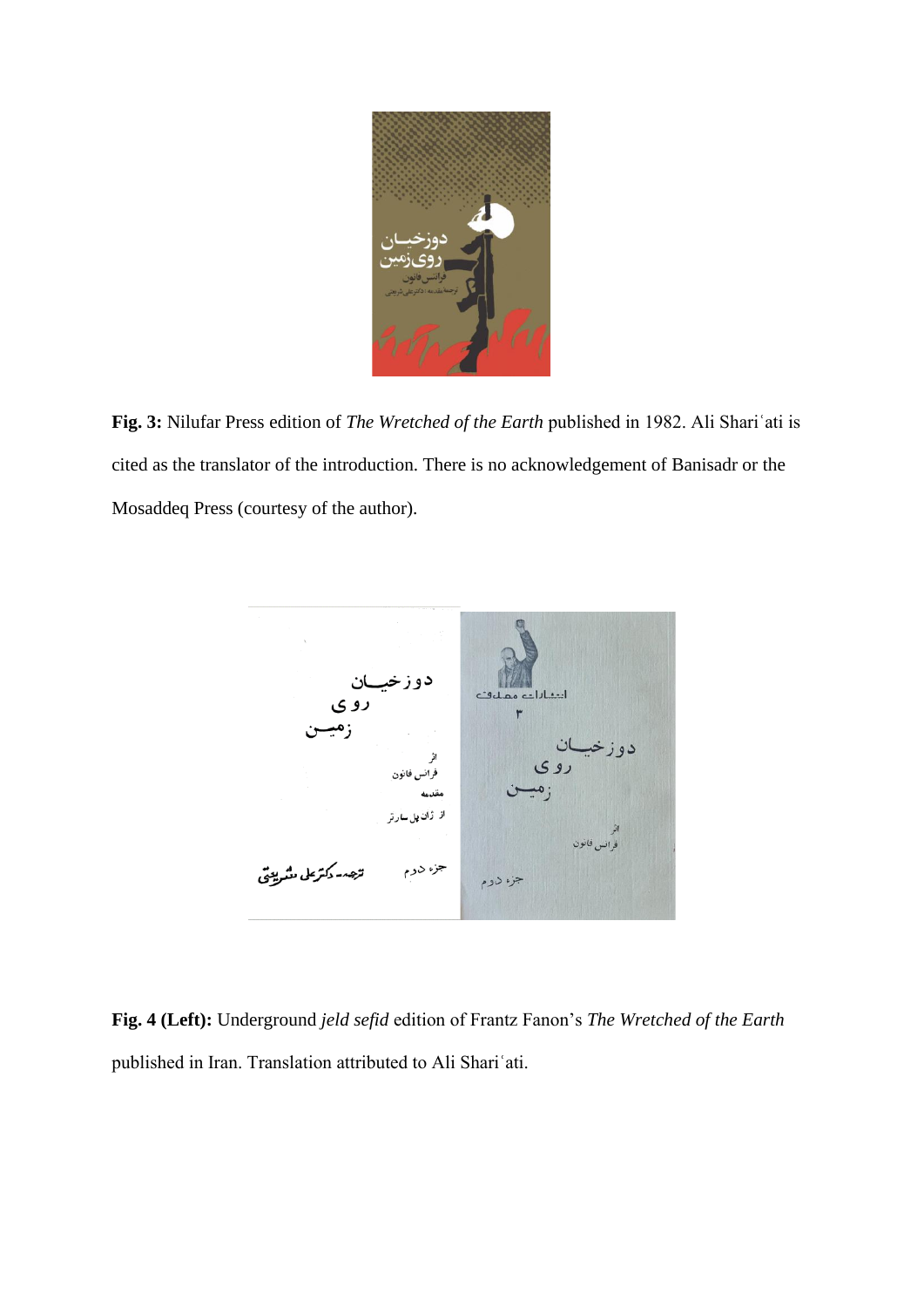**Fig. 5 (Right):** First edition of Part Two of *The Wretched of the Earth* published by the Mosaddeq Press in January 1969 and translated by Banisadr. As mentioned, no translator's name appears on this edition (courtesy of the author).



**Fig. 6:** Translation of Fanon's *Wretched of the Earth* published by Amir Kabir in 1979 with Abolhasan Banisadr named as the translator. The edition is based on the earlier Mosaddeq Press edition (courtesy of the author).

**Citation:** Eskandar Sadeghi-Boroujerdi, Who Translated Fanon's *The Wretched of the Earth* into Persian? *Postcolonial Politics*, 25 October, 2020.

URL:<https://postcolonialpolitics.org/who-translated-fanons-the-wretched-of-the-earth-into-persian/>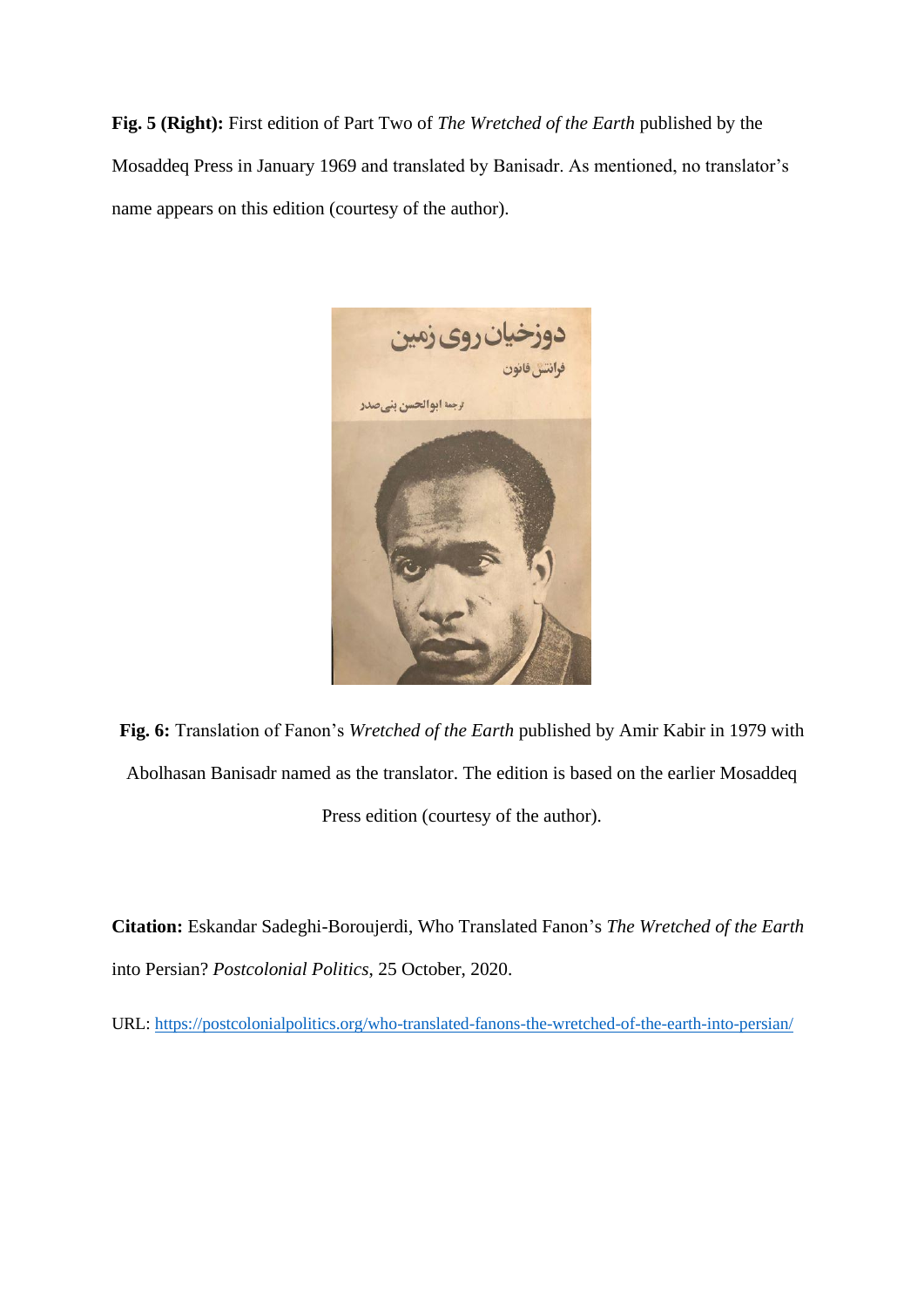#### **Endnotes**

[1] Frantz Fanon, *Duzakhiyan ruye zamin*, trans. Ali Shariʿati, Introduction by Jean-Paul Sartre ed. (Iran?)., Part 2, 97.

[2] Abolhasan Banisadr, interview by Eskandar Sadeghi-Boroujerdi, 25 July 2020. Banisadr's claim has also been confirmed by Mohammad Jafari, the former editor of *Enqelab-e eslami* newspaper, who was a student activist residing in Germany at the time. I have independently verified the date of publication for Part Two. Frantz Fanon, *Duzakhiyan ruye zamin (jozʿ dovvom)* (Europe: Entesharat-e Mosaddeq, January 1969).

[3] Abolhasan Banisadr, interview by Eskandar Sadeghi-Boroujerdi, 31 July 2020. interview by Zia Sedghi, 21 May 1984., 12.

[4] Ali Rahnema, *An Islamic Utopian: A Political Biography of Ali Shariʿati* (London: I.B. Tauris, 1998)., 127.

[5] Lotfollah Meisami, "Negahi beh asar-e Fanon dar Iran," *Cheshmandaz-e Iran*, no. 77 (Esfand 1391-Farvardin 1392 [March 2013-April 2013]). Meisami appears to be echoing, Sara Shariʿati, an academic sociologist and daughter of Shariʿati, who claims in the same volume of the journal *Cheshmandaz-Iran (based on a 2001 lecture originally delivered in French)*, that Shari'ati translated Sartre's introduction. No concrete or documentary evidence is provided, and this seems to merely repeat the unsubstantiated claim of the Nilufar Press edition printed in 1982. Sara Shariʿati, "Fanonʾi keh ma mishnasim," ibid. (Esfand 1391-Farvardin 1392 [March-2013-April 2013]).

[6] Farzaneh Farahzad, "Voice and Visibility: Fanon in the Persian Context," in *Translating Frantz Fanon Across Continents and Languages*, ed. Kathryn Batchelor and Sue-Ann Harding (New York & London: Routledge, 2017)., 135.

[7] Alioune Diop et al., *Nezhad parasti va farhang*, trans. Manuchehr Hezarkhani, 2nd printing ed. (Tehran: Ketab-e zaman, 1348 [1969]).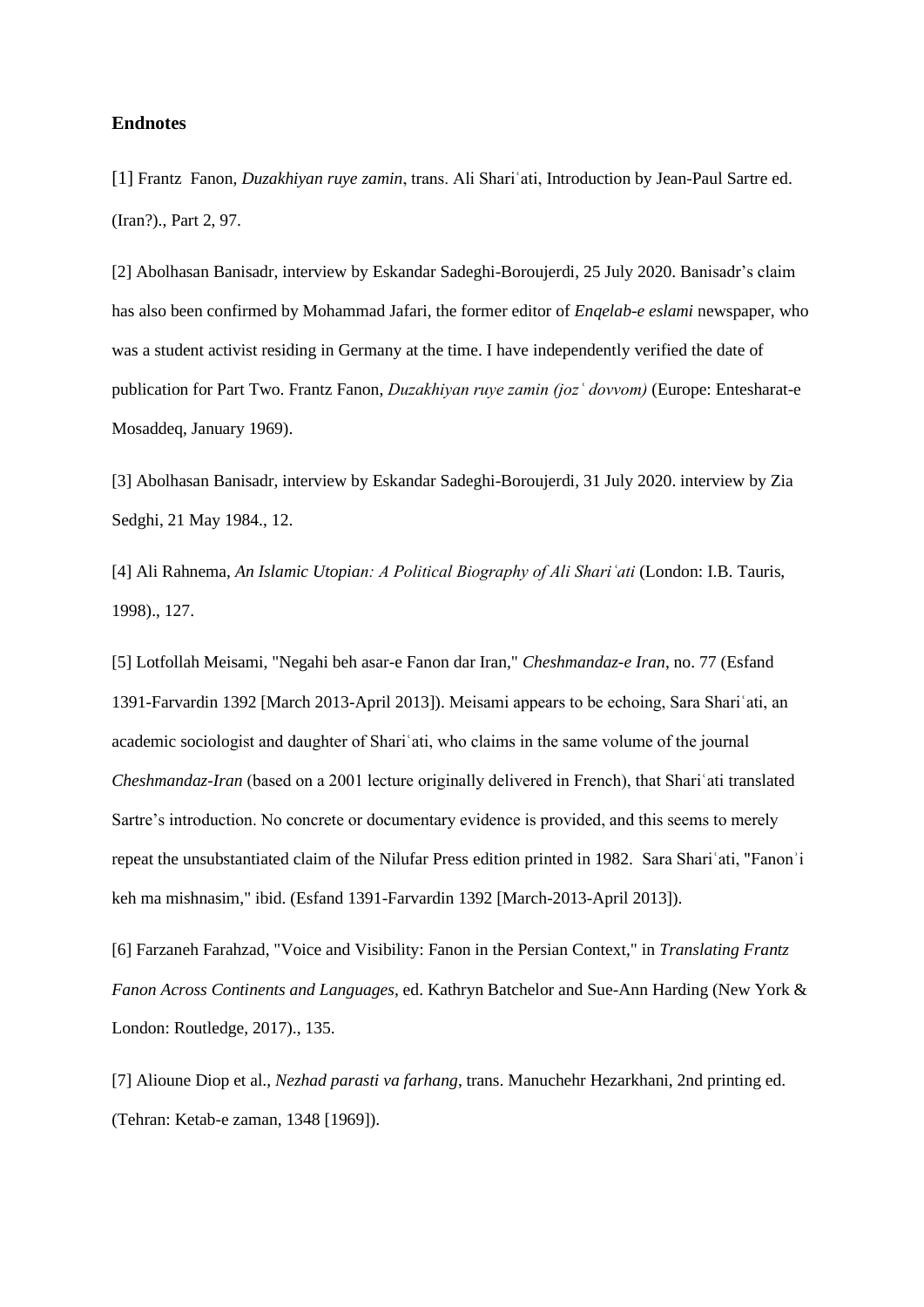[8] This partial translation of Sartre's preface is different from the one found in the various Persian editions of *The Wretched of the Earth*. It also appears to have been partially censored, removing references to "revolutionary socialism". Jean-Paul Sartre, "Nefrin shodegan-e zamin," *Negin*, no. 17 (October 1966 [Mehr 1345]). "Nefrin shodegan-e zamin," *Negin*, no. 18 (November 1966 [Aban1345]).

[9] Farahzad, "Voice and Visibility: Fanon in the Persian Context.", 134.

[10] Admittedly, *On the Service and Treason of the Intellectuals* was published posthumously, however, all the articles had been written either in draft form, while some were published prior to Al-e Ahmad's death in 1969. Al-e Ahmad wrote the first plan for the book in December-January 1963-64 (Dey 1342), and the first draft was completed and distributed between "friends and acquaintances" in the autumn of 1964 (1343). Furthermore, two chapters included in the book were published in 1966 (1345) in the journal *Jahan-e now*. Jalal Al-e Ahmad, *Dar khedmat va khiyanat-e rowshanfekran*, vol. 1 (Tehran: Entesharat-e kharazmi, 1357 [1979])., 16.

[11] In his interview with Harvard's Iranian Oral History Project, Banisadr mentions the first volume of the translation of Fanon's *The Wretched of the Earth*, and that he translated it, but does not elaborate any further. Banisadr, "Interview with Abolhasan Banisadr.", p. 12.

[12] Banisadr himself arrived in Paris in November 1963 and says he purchased the book on Shariʿati's recommendation in late 1963-early 1964. The process of translating the book would occur later.

[13] According to Banisadr, the book was initially divided up between himself, Mehdi Mozaffari, Mehdi ʿAsgari, and Harati (about which Banisadr was not certain), but they made negligible to no progress. Shariʿati was not involved in this process. Banisadr, "Interview with Abolhasan Banisadr."

[14] According to Banisadr, he and Hasan Habibi, along with their spouses, would generally type the manuscripts in France and send them to Hamburg for printing, and from Hamburg their colleagues would distribute the books across Europe as well as to Iran. This endeavor received its initial financial support from Dr. Asghar Mahdavi, a university professor and National Front sympathizer based in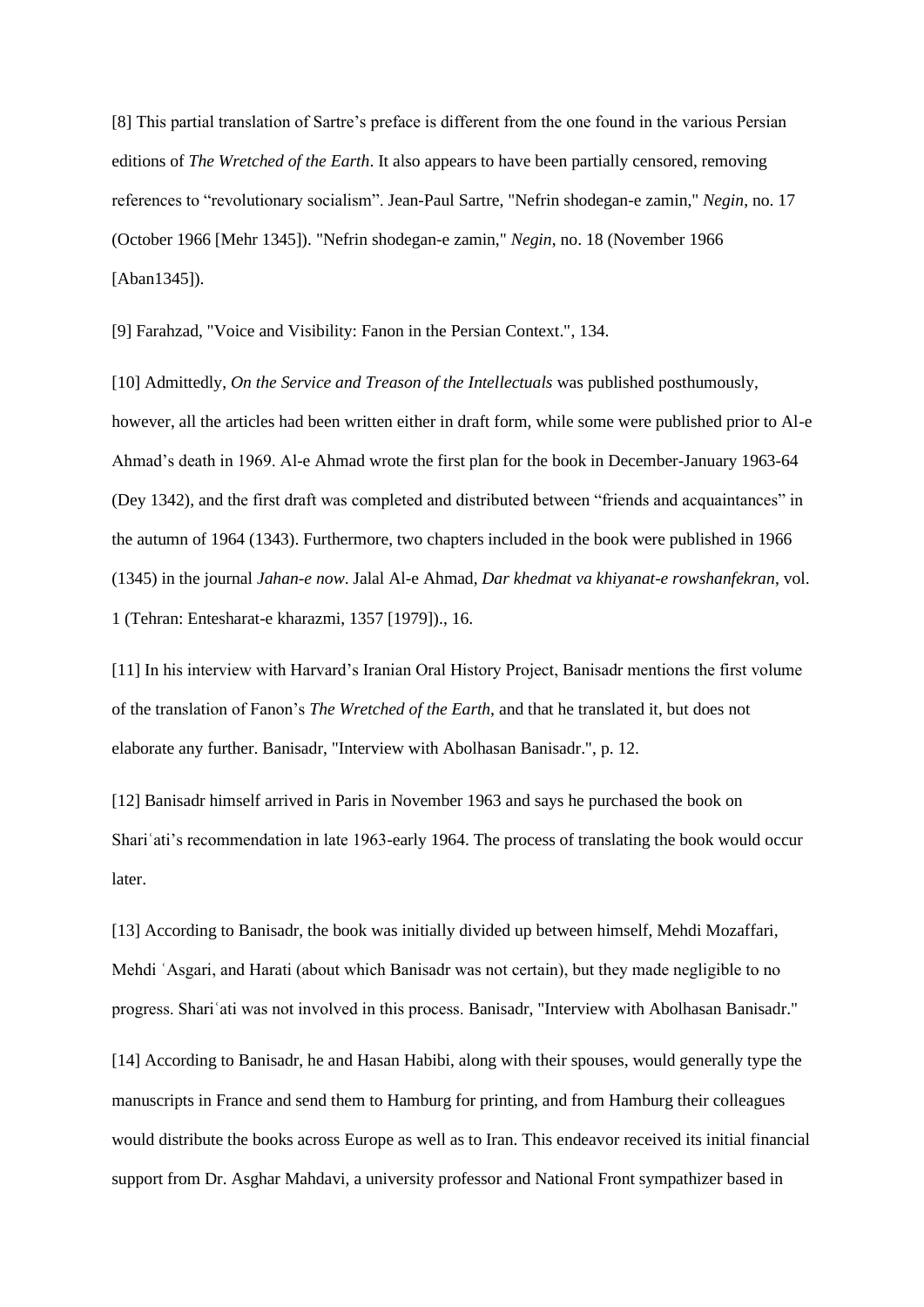Iran, and eventually became a self-sustaining operation as it made enough money to cover its running costs. "Interview with Abolhasan Banisadr."

[15] "Interview with Abolhasan Banisadr.", p. 12.

[16] Amar Ouzegane, *Afzal al-Jihad: bartain paykar* (Entesharat-e Mosaddeq, 1973).

[17] Banisadr, "Interview with Abolhasan Banisadr."

[18] This edition oddly does not acknowledge any translator for the main body of the text or author for the foreword and contends to have "corrected mistakes" in previous editions, while basing itself on an edition published in 1977 (1356) by Talash Press in Ahvaz. Needless to say, this edition is significantly later than the first editions published in Europe. Despite having only typeset the originally typed manuscript Nilufar Press changed little to nothing of actual substance. Those edits and erasures which did take place, however, are quite telling. Frantz Fanon, *Duzakhiyan ruye zamin*, Translation of Introduction by Ali Shariʿati ed. (Tehran: Entesharat-e Nilufar, Summer 1982).

[19] Rahnema, *An Islamic Utopian*., 131.

[20] Frantz Fanon, *Duzakhiyan ruye zamin*, trans. Abolhasan Banisadr (Tehran: Amir Kabir [Entesharat-e Mosaddegh], 1358 [1979]; repr., 3rd). This edition which I have also independently verified is mentioned by Meisami, but without further comment. Meisami, "Negahi beh asar-e Fanon dar Iran."

[21] For more on the fallout of "Khordad 1360" see, Ervand Abrahamian, *Radical Islam: The Iranian Mojahedin* (London: I.B.Tauris, 1989).

[22] I am grateful to Behrooz Ghamari-Tabrizi for sharing this SAVAK document with me.

[23] Banisadr, "Interview with Abolhasan Banisadr."

[24] Farahzad, "Voice and Visibility: Fanon in the Persian Context.", 143.

[25] Both versions are identical and have been produced with a typewriter and reprinted.